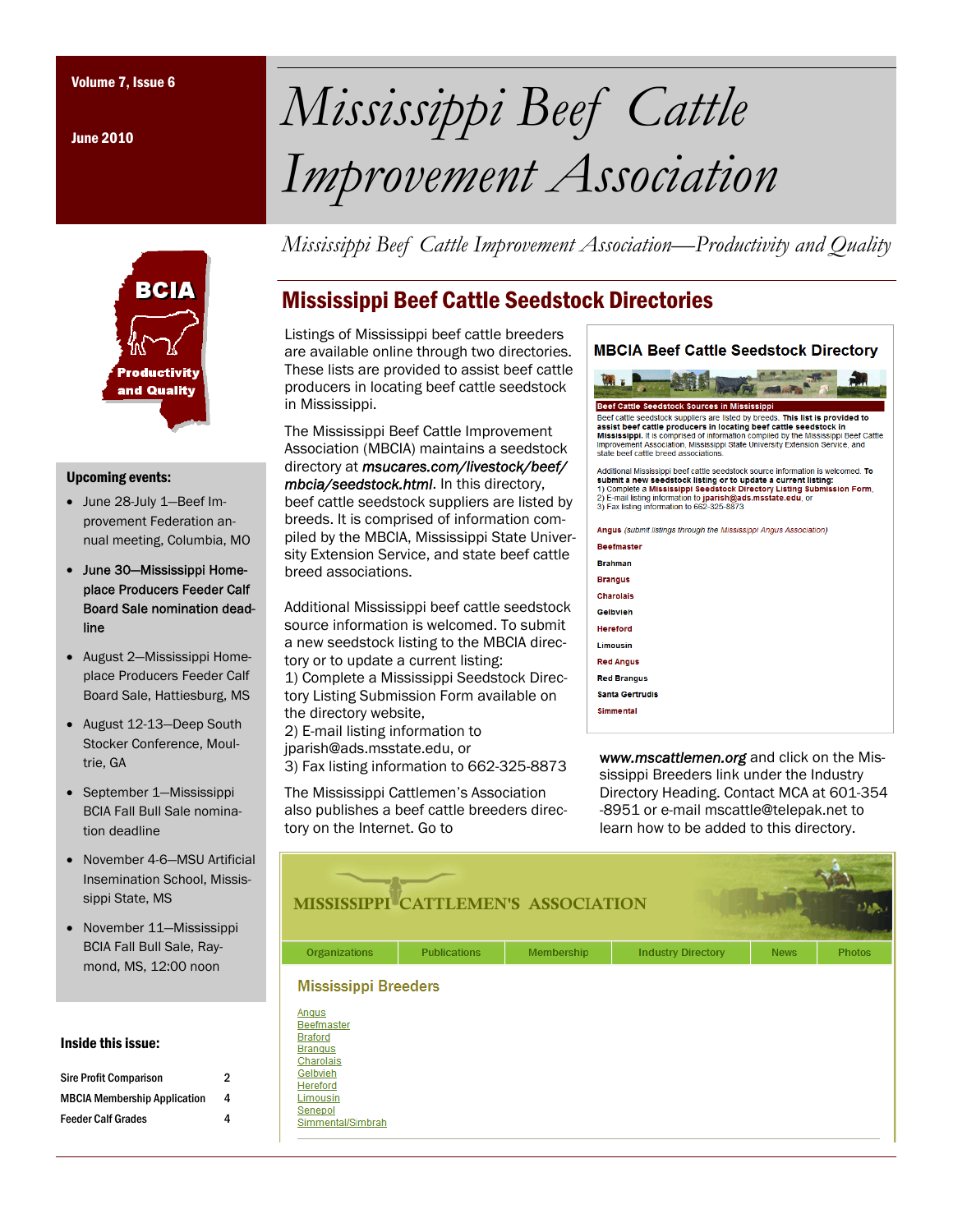

Feedlot and carcass data collection can be a valuable management and marketing tool for both cow-calf and stocker operators

*"…Growth, dressing percent, carcass quality, acceptable muscling, and health in the feedlot are key factors affecting feeding profit."* 

## 2009 Observations of the Iowa Sire Profit Comparison Project

*Editors Note: Many Mississippi producers send cattle through the Tri-County Steer Carcass Futurity (TCSCF) program to obtain feedlot performance and carcass data on their cattle. The Mississippi Farm to Feedlot Program facilitates data collection and interpretation from a variety of feeders, such as the TCSCF feedlots, chosen by local produc-*

*ers. For more information on these programs, visit the Farm to Feedlot website at msucares.com/ livestock/beef/ftf.* 

The popularity of the Tri-County Sire Profit Analysis is evidenced by the major increase in sires evaluated in 2009, a total of 1087 sires were included! As in the past, sires are included if they have 5 progeny or more that have complete data. 2009's analysis evaluated over 43,250 head of cattle.

In past observation reports a correlation table was given, but things of importance to profit have not changed. Growth, dressing percent, carcass quality (% Ch- and higher), acceptable muscling and health in the feedlot continue to be mainstay traits.

Many questions come into Tri-County concerning why things are done the way they are, for instance, the sort routine. The goal is to maximize Quality Grade (QG) without severe discounts due to Yield Grade (YG) problems and overweight carcasses. It's a fine line that the TC crew walks, but the success rate is exceptional. Notice in chart 1 that once cattle reach the YG3 mark 89% of the maximum QG distribution has been attained and this

keeps them away from YG discounts. The main driver in YG determination is fat cover, so look at chart 2. By the time cattle reach .45" to .5" fat cover they have reached 86% of their genetic potential to grade Ch- or better, again without pressing on YG discounts, but notice the percent YG 1&2s is plummeting. One more observation



Chart 2. Low Choice & Yield Grade 1&2s as **Fat Cover Increases** 



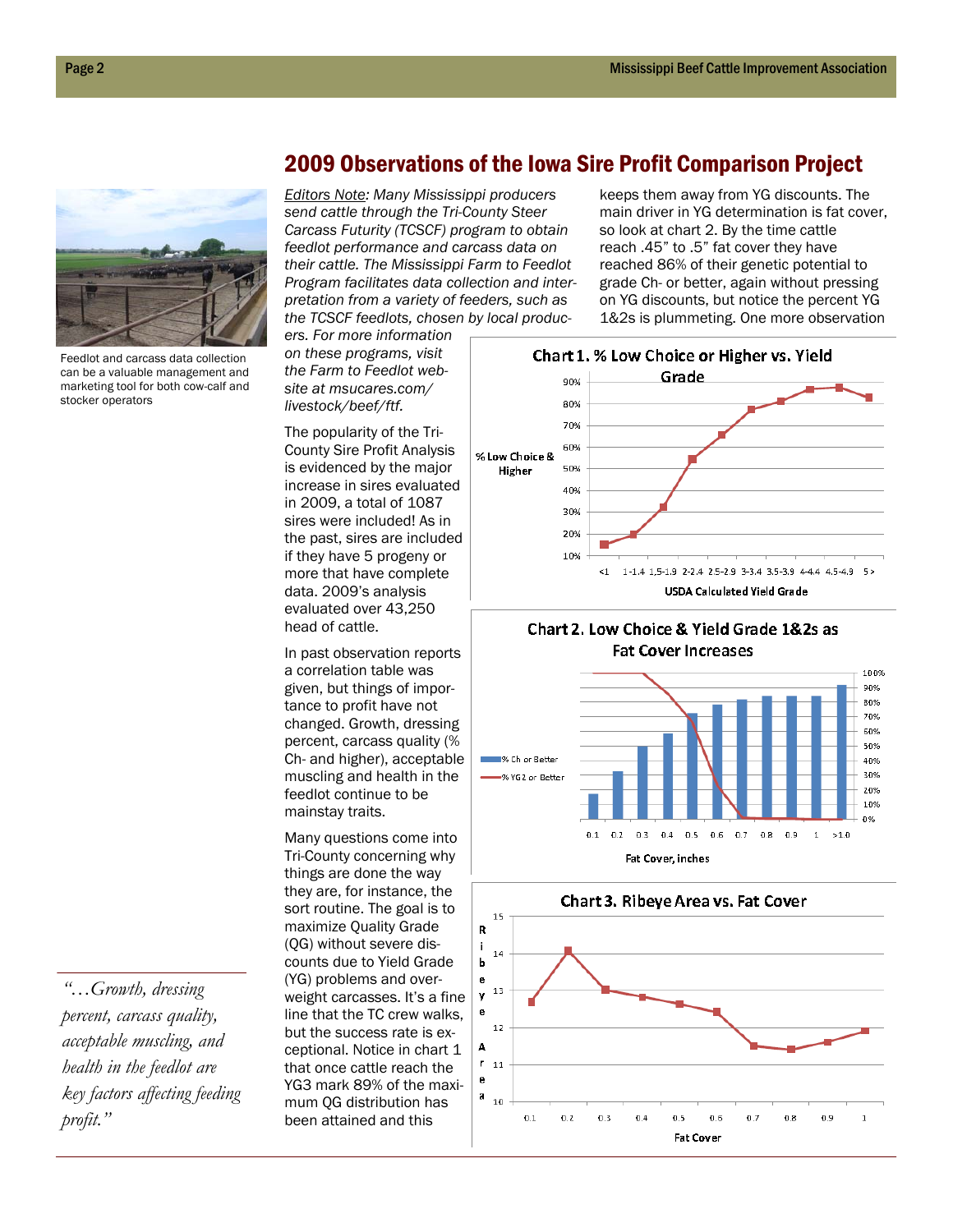## Sire Profit (Cont.)

### **Comparison of Top Profit Bulls to Bottom Profit Bulls: 2004-2009**

|                                    | <b>Sire Groupings</b> |                       |                     |
|------------------------------------|-----------------------|-----------------------|---------------------|
| Trait                              | Тор 25%               | <b>B</b> ottom<br>25% | All Sire<br>Average |
| Number of Sires $\Longrightarrow$  | 272                   | 272                   | 1087                |
| <b>Feedlot Performance</b>         |                       |                       |                     |
| Delivery Weight                    | 676                   | 640                   | 657                 |
| SPA Calf Value                     | \$512                 | \$493                 | \$502               |
| Ave. Disposition Score             | 1.73                  | 1.79                  | 1.77                |
| Overall ADG                        | 3.30                  | 3.07                  | 3.18                |
| A djusted Final Weight             | 1221                  | 1163                  | 1188                |
| Feed to Gain                       | 6.79                  | 6.94                  | 6.87                |
| Feed Cost/cwt of Gain              | \$50.95               | \$52.02               | \$51.53             |
| <b>Health Performance</b>          |                       |                       |                     |
| Individual Health Treatment Costs  | \$3.74                | \$9.94                | \$6.46              |
| <b>Carcass Performance</b>         |                       |                       |                     |
| Hot Carcass Weight                 | 754                   | 710                   | 730                 |
| Dressing Percent                   | 61.8%                 | 61.0%                 | 61.4%               |
| Fat Cover                          | 0.45                  | 0.45                  | 0.45                |
| Ribeye Area                        | 12.8                  | 12.3                  | 12.5                |
| Ribeye Area/cwt. Of Carcass Weight | 1.69                  | 1.73                  | 1.71                |
| Yield Grade (calculated)           | 2.83                  | 2.84                  | 2.85                |
| % Low Choice or better             | 79.2%                 | 50.5%                 | 64.7%               |
| % Upper Choice or better           | 21.3%                 | 8.3%                  | 13.9%               |
| Profitability                      |                       |                       |                     |
| Average Lifetime Profitability     | \$188                 | \$98                  | \$144               |

*"…Sire selection can dramatically influence feedlot, health, and carcass performance and ultimately profitability."* 

that the TC data shows is that fatter cattle have less muscle (see chart 3), another reason not to push for a fatter sort level.

So as one looks to improve his cattle, finding sires that walk this fine line may be a defined goal for your program. For instance, in the top 25% ranking Angus sires in the TC summary there are 48 bulls with progeny yielding below average fat cover (less than .45") with over 80% Ch- and better for QG. Quite possibly there are a couple of sires in that group which might meet other selection parameters in your operation. It is important not only to study the data on your cattle, but one needs to look beyond and see what exists in other herds to maximize your chances of profitable improvements. As stated in the past, perfection in a sire is

nearly impossible, so improving your program is a matter of plugging weaknesses one hole at a time.

*Source: Iowa Beef Center, Iowa State Univ.* 

*The main objective of the TCSCF program is to provide information to beef producers for use in managing and marketing their product. The program provides producers with information on feedlot performance, average daily gain, and carcass data on one or more steers/heifers entered. This information can be used by the producer to change breeding and management programs or may be used as a basis for change in a producer's marketing program. Producers may use data obtained from participation in TCSCF with high performing steers as a tool in selling their cattle.* 

By the time cattle reach .45" to .5" fat cover they have reached 86% of their genetic potential to grade low Choice or better